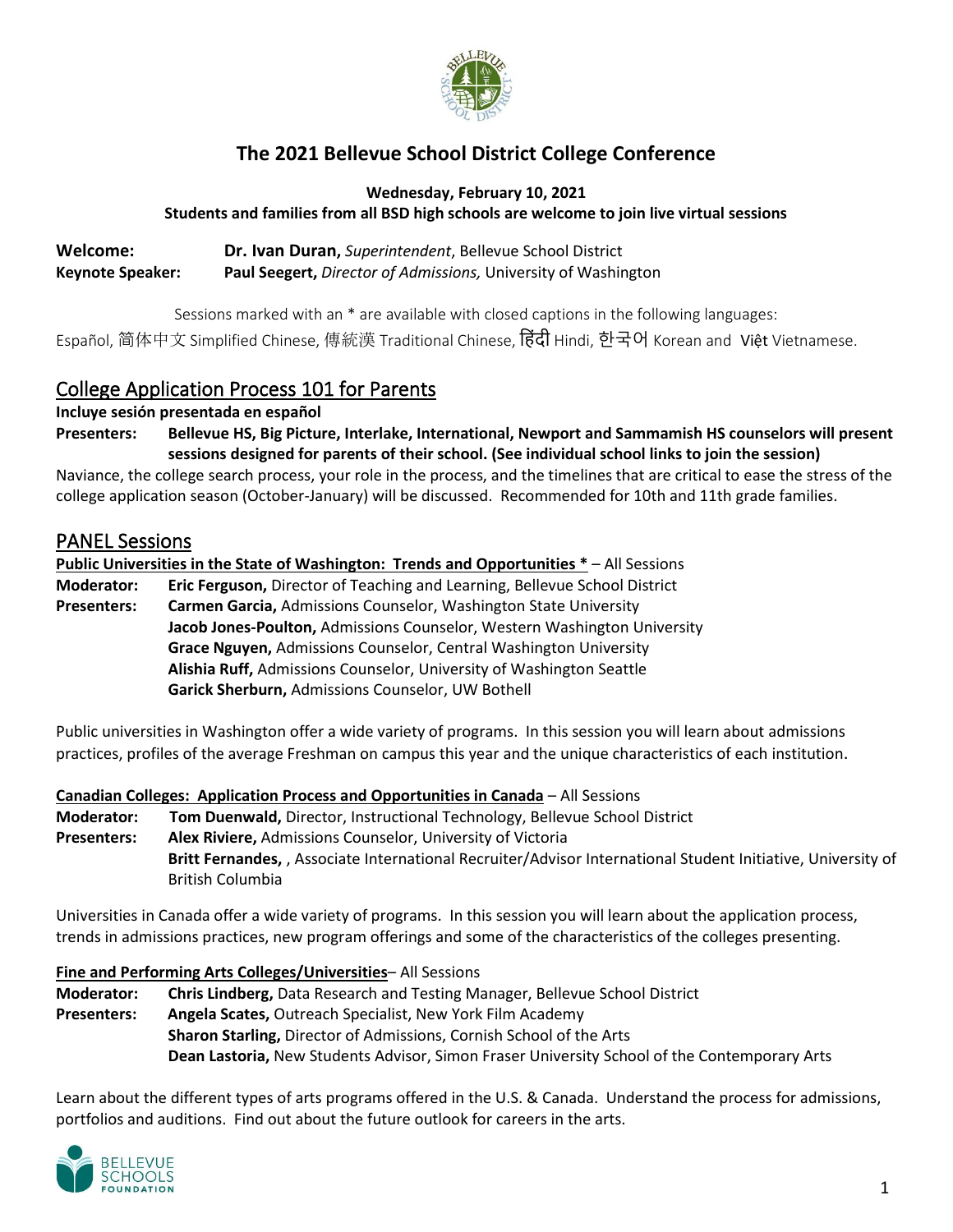## **Admission Process at Private Colleges/Universities \*** – All Sessions

**Moderator: Derrick Richardson,** Principal, Sammamish High School, Bellevue School District **Presenters: Anna Aegerter**, Admissions Counselor, University of Redlands **Mark Howard**, Admissions Counselor, University of Puget Sound **Nate Mannetter**, Assistant Director of Admissions, Gonzaga University **Andrea Frangi,** Admissions Counselor, George Washington University

Representatives from various selective colleges will provide an overview of how their admissions teams evaluate applications and will also take questions from students and families regarding the application review process. Recommended for 10th and 11th grade students and families.

### **Transfer, Tech and Two-year programs** – All Sessions

**Moderator: Anecia Grigsby,** Assistant Principal, Sammamish High School, Bellevue School District **Presenters: Ramon Concepcion**, Interim Director, Welcome Center, Bellevue College **Gina Nakamura**, Outreach and Recruitment Coordinator, Seattle Community Colleges **Casey Melnrick,** Assistant Director of Student Services – Outreach and Recruitment, Lake Washington Institute of Technology

Starting your college career at a community or technical college can be a great plan. Our community and technical colleges offer strong programs, several 4-year degrees and transferring to a four-year university can be done smoothly. Learn about the new 4-year bachelor's degrees they now offer!

## **Black Excellence- Get Your College On!** – All Sessions

**Moderators: Shomari Jones, Director**, Strategic Equity and Engagement, Bellevue School District **Jocelyn Alexander**, Assistant Principal, Interlake High School, Bellevue School District **Presenters: Brandon Jones** – Interlake High School, Current Arizona State University, Senior **Shego Scego** - Interlake High School, University of Washington, Graduate. **Cece Afman** – Newport High School HS, University of Washington, Graduate **Rahsaan Corbin** – Bellevue High School HS, Florida A&M University, Sophomore **Alyssa Watts-Williams** – Sammamish High School HS, Florida A&M Graduate **Monica Anegbeode** - Interlake High School, Howard University, Graduate **Nkumbu Chisebuka** – International High School, Washington State University, Graduate

A panel of Black BSD Alum will share their experiences at Historically Black Colleges and Universities (HBCUs) and Predominantly White Institutions (PWIs). College Scholarship opportunities for Black students will be highlighted.

# College Application Topics

#### **Putting Yourself on Paper: Writing the College Essay \*** – All Sessions **Presenters: Jennifer Townsend**, English Teacher, Bellevue High School

The college essay can be a critical part of the college application. Strategies to respond to essay prompts will be reviewed as well as ways to avoid mistakes and how to choose a topic that is appropriate for the essay. Recommended for 10th and 11th grade students.

**College Entrance Exams: SAT & ACT - Why? When? Which? How Do I Prepare? \*–** All Sessions **Presenter: Molly Metz**, Independent College Counselor, Prep Northwest

Both the ACT and the SAT are used in the college admissions process. You will learn about their differences, as well as which tests are required or recommended and strategies to prepare for these high-stakes exams.